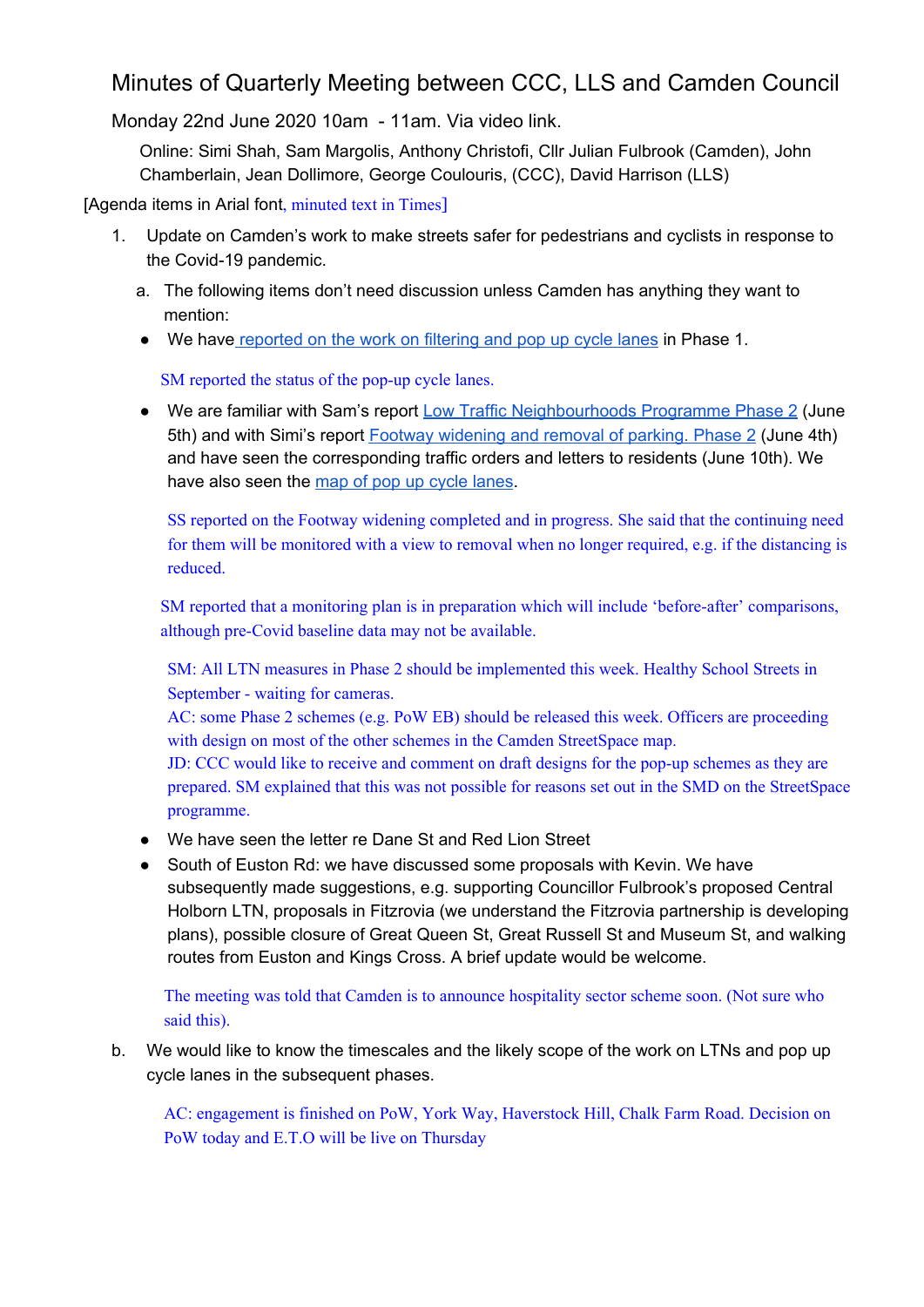Discussion on justification for the apparently high cost of pop-up lanes: SM: schemes are being designed to a quality that would enable their permanent adoption if trial results are favourable. Parking will be removed; bus stops and pedestrian crossings integrated, TfL will only fund segregated schemes.

AC: DfT guidance refers to making them permanent in the long term.

SM: Camden is funding the staff costs and in case of St Pancras Way which could be seen as duplicating RCS, offering match funding.

Talking to TfL about Euston to Holborn: need LTNs in adjacent residential streets to protect them against displacement of private motor vehicles.

Design work on Theobalds will start this week. Not sure how it will look yet.

SM: likely scope of LTNs - phase 3 based on Karl's work with two consultants on Elsworthy, Kingsgate (Kilburn), Camden Square and Arlington Road (single closure)

GC: queried the small set of LTNs listed for phase 2. Told that other areas we have discussed with Camden are still on the table.

JC: reported on difficult meeting with DPNF and suggested that Councillors may need better briefing on the nature of LTNs

SS: referred to previous work in the area and implications for Islington. Many complaints about Chetwynd Road pedestrian measures.

SM: many issues with Prowse Place.

??: Great Ormond Street LTN still under study and will be important with changes on Theobalds Road

- b. Potential for CCC and LLS to assist e.g. with:
	- Problem-solving in LTN design;
	- Any PR and promotional activities planned, e.g.
		- Bike tours of the facilities
		- Route planning assistance
		- What other actions

JC: noted that we know people with local contacts, can help with public awareness, e.g. mentoring. He asked why cycle training has not resumed?

Sam agrees about training. TfL withdrew funding for training and he has made a case for Camden to fund it. He asked JF to write to him about this.

Wayfinding - CCC- LLS to send ideas to Sam e.g. routes to hospital sites to be used as support packages for staff

SS: has spoken to TfL about using 'legible signage'

DH: need signage for pedestrians

SM: will raise with TfL regarding signage from stations